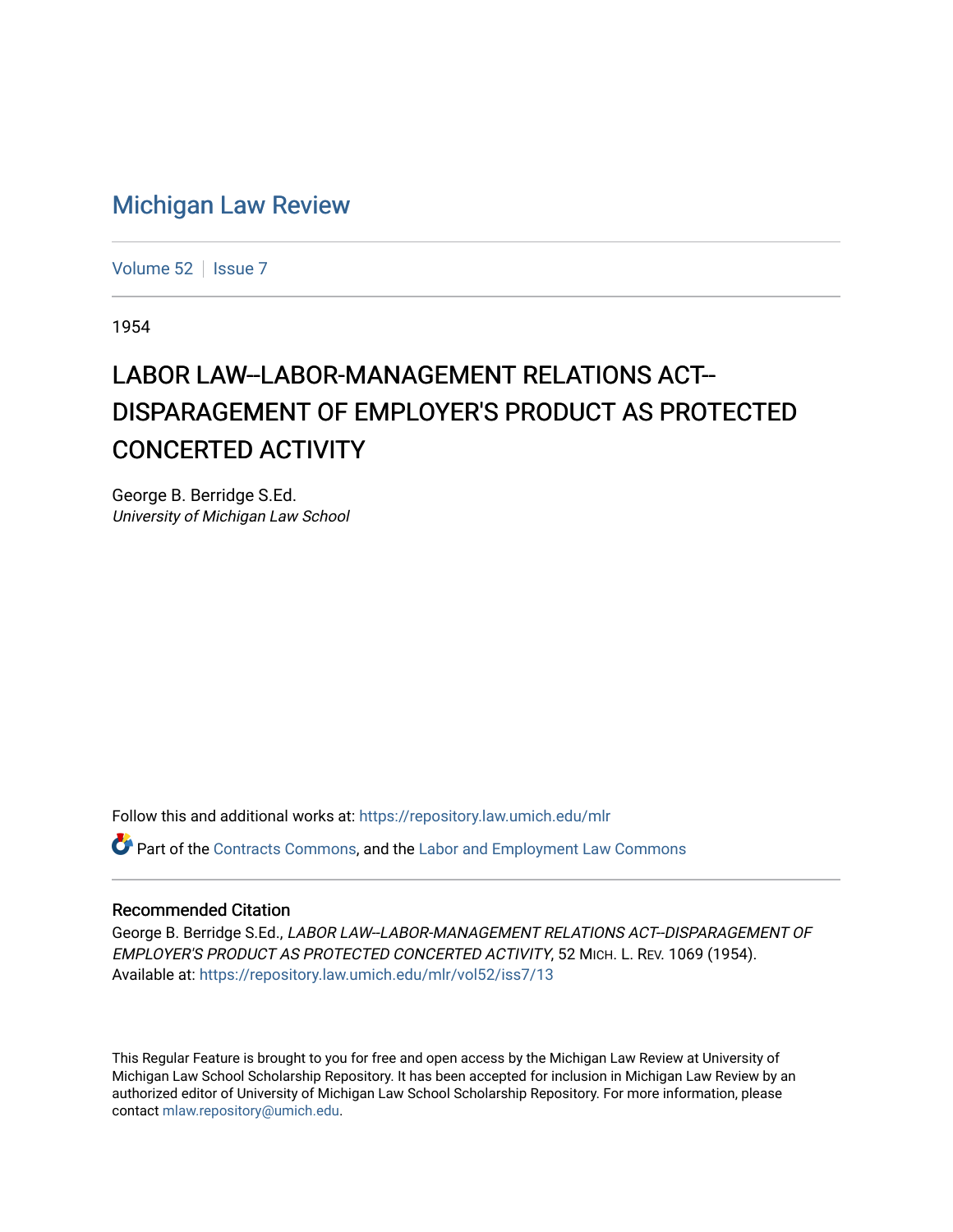LABOR LAW-LABOR-MANAGEMENT RELATIONS ACT-DISPARAGEMENT OF EMPLOYER'S PRODUCT As PROTECTED CoNCERTED AcTIVITY-When contract negotiations between an employer, a Charlotte, North Carolina TV station, and a local union representing the station's technicians reached an impasse, the technicians remained on the job but circulated handbills attacking the inferior quality of the employer's programs. These handbills, which were distributed throughout Charlotte as well as on a picket line which the technicians maintained during their off-duty hours, were signed simply 'WBT *Technicians"*  and made no reference to the labor dispute. The company discharged the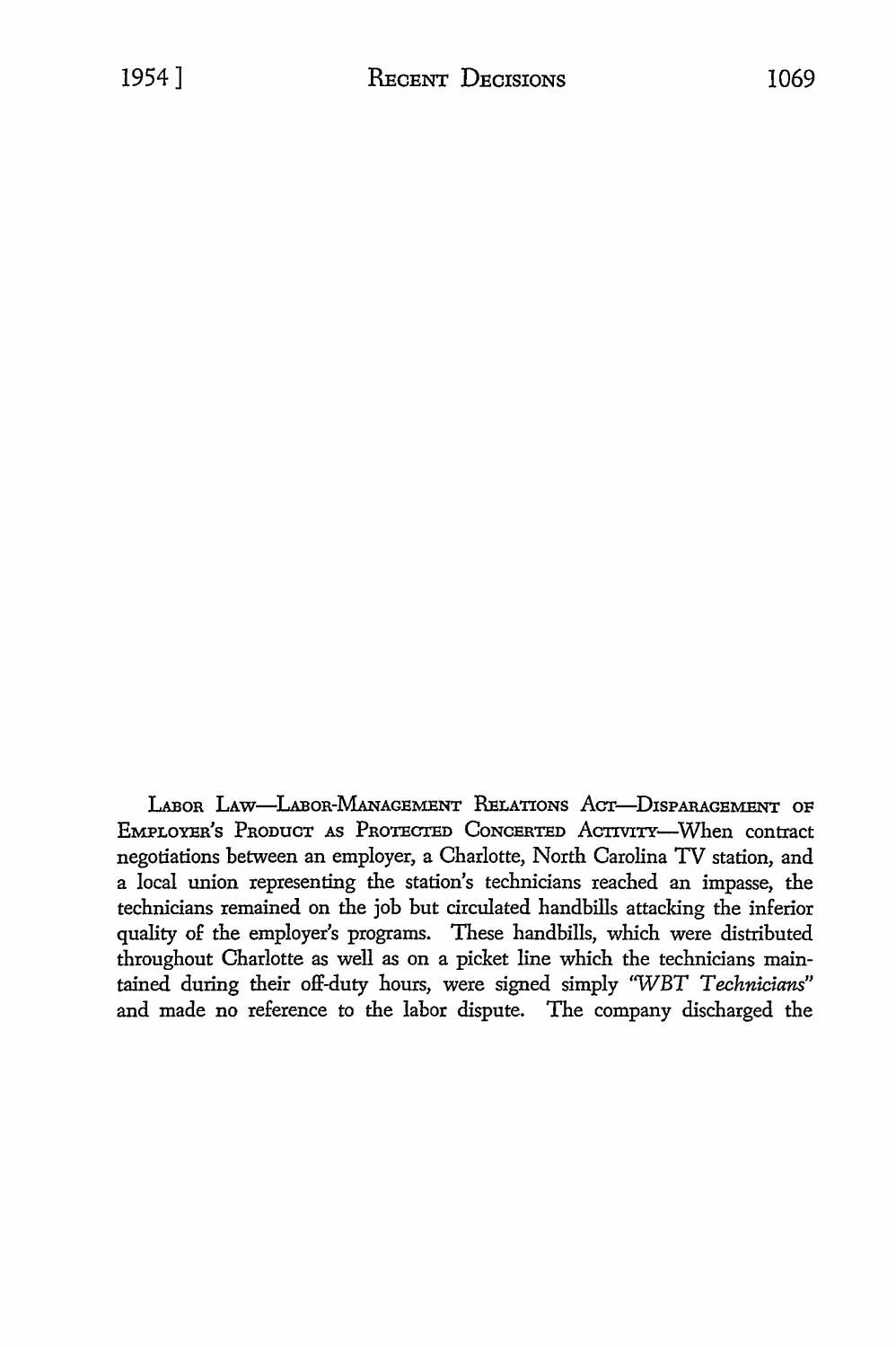technicians, whereupon the union filed a complaint with the National Labor Relations Board charging a violation of sections  $8(a)(1)$  and  $8(a)(3)$  of the amended National Labor Relations Act.1 The Board upheld the company's right to fire those employees responsible for distributing the handbills, on the ground that such conduct was "indefensible" under the circumstances and therefore outside the protection of section 7 of the NLRA. However, the Court of Appeals for the District of Columbia reversed, holding that concerted activities do not lose the protection of section 7 unless they are "unlawful." On certiorari, *held,* reversed, Justices Frankfurter, Black, and Douglas dissenting. The Board was correct in not ordering reinstatement of these employees since their discharge was "for cause" within the meaning of NLRA section IO(c).2 *NLRB v. Local Union No.* 1229, *International Brotherhood of Electrical Workers,* 346 U.S. 464, 74 S. Ct. 172 (1953).

"In its essence," said Justice Burton speaking for the majority, "the issue is simple."<sup>3</sup> But, surprisingly enough, the majority apparently felt it unnecessary to resolve the question upon which the court below and the NLRB had disagreed.4 Instead, the Court turned to the "discharge for cause" proviso of section IO(c), a provision which had not even been mentioned by either the Board or the court of appeals, and which indeed has received relatively little judicial attention since its addition to the NLRA in 1947. Exactly why the majority took this approach to the case is not made clear, but at least two possibilities suggest themselves. One possible explanation is that the majority proceeded on the assumption that the scope of section 7 has been to some extent narrowed by the section  $10(c)$  proviso; i.e., the majority may have felt that some activities which would have been considered protected but for the proviso may now constitute cause for discharge. This is apparently not the position which has been taken by the NLRB.<sup>5</sup> Nor does this interpretation of the  $10(c)$ proviso receive much support from its legislative history.<sup>6</sup> In fact, the opinion as a whole gives little indication that the Court actually intended to subscribe

1 Labor-Management Relations Act, 1947, 61 Stat. L. 136 (1947), as amended, 29 U.S.C. (Supp. V, 1952) §§ 158(a)(l), 158(a)(3). The former section makes it an unfair labor practice for an employer "to interfere with, restrain, or coerce employees in the exercise of the rights guaranteed in section 7," which provides that employees shall have the right to engage in concerted activities "for the purpose of collective bargaining or other mutual aid or protection. . . ." 61 Stat. L. 136 (1947), 29 U.S.C. (Supp. V, 1952) §157. Sec. 8(a)(3) forbids employer discrimination to encourage or discourage union membership.

<sup>2</sup>61 Stat. L. 146 (1947), as amended, 29 U.S.C. (Supp. V, 1952) §l60(c), which provides: "No order of the Board shall require the reinstatement of any individual as an employee  $\ldots$ , if such individual was suspended or discharged for cause."

s Principal case at 471.

<sup>4</sup>The court of appeals seems to have been in error in deciding that ''lawfulness" is the proper test. For discussions of the court of appeals' decision reaching this conclusion see Gregory, "Unprotected Activity and the NLRA,'' 39 VA. L. REv. 421 (1953); 66 HARv. L. REv. 1321 (1953); 4 SYRACUSE L. REv. 377 (1953).

5 See NLRB, TmRTEENTH ANNuAL REPORT 81 (1948).

6 See H. Rep. No. 510, 80th Cong., 1st sess., pp. 38, 39, 55 (1947), and the statements of Senator Taft, 93 CoNc. REc. 6518 (1947).